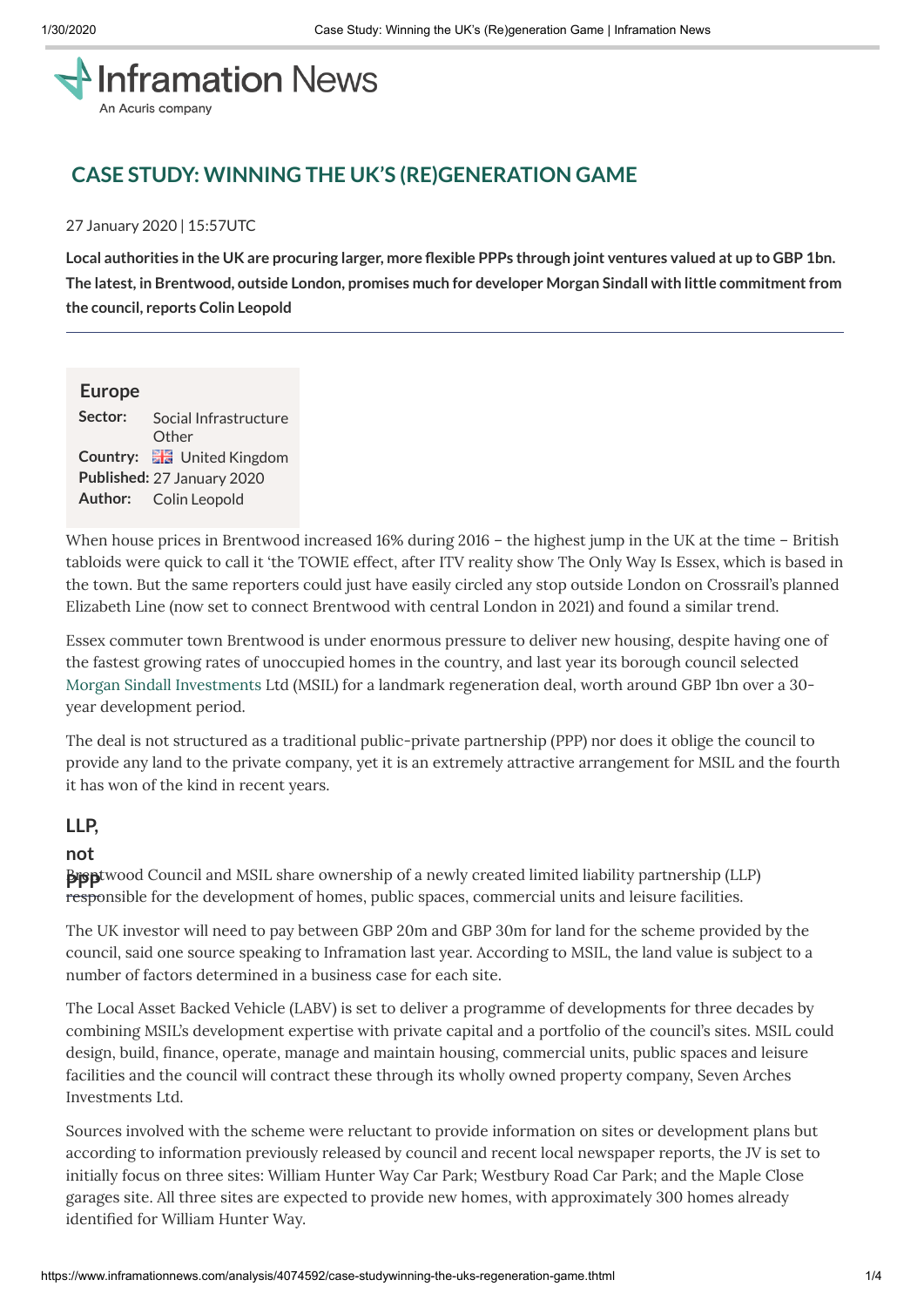Brentwood has a housing need of around 380 dwellings per year up to 2033, according to its 2016 development plan. If this target is achieved over the 30-year regeneration period, it would equate to 11,400 homes and represent a tripling of annual housing completions compared to the years between 2013 to 2017. The council would not confirm these figures or provide a more recent update.

The GBP 1bn investment figure for the Brentwood regeneration JV includes more than housing and represents the gross development value if the average number of sites included in the framework are built out. The figure is important for regeneration schemes to reflect the pipeline of development opportunities and attract a "certain scale of partner," says Andy Howell, general manager at MSIL.

"[In the initial procurement phase] the more [sites] the local authority can promise, the more attractive it will be to the market but realistically [there can be] around five," says Justin Mendelle, partner and head of construction at Sharpe Pritchard, legal adviser to the council. "Typically, it is about three, and a couple more speculative ones. But one big one can justify procurement on its own".

According to a third person who worked on the scheme and wished not to be named, the Brentwood deal is made attractive by one site in particular – representing around 25% of the total GBP 1bn value. The person would not name the site, but said it was a commercial, mixed-use opportunity.

Fifteen investors expressed an interest in the Brentwood and three of these were shortlisted in August 2018: MSIL; Countryside Properties; and Places for People, which dropped out of the competition before final bids were submitted in December that same year.

Over the past 10 years, MSIL has secured similar joint ventures with local authorities in Bournemouth, Slough and Hertfordshire. Financial results for MSIL are not published but a source close to the company says its success in the wider Morgan Sindall group is judged by the construction and regeneration opportunities it generates.

MSIL is the group's specialist in partnering with local authorities. Another subsidiary, Muse Developments, is Morgan Sindall's urban regeneration arm for major single-site developments. Muse helped to generate an operating profit for Morgan Sindall's urban regeneration division of GBP 19.6m at the end of 2018 – almost double the amount in 2017 and demonstrating what is a booming sector across the UK.

## **Lending**

## **support**

Last year, when MSIL was announced as preferred bidder for the Brentwood scheme, a lending consortium was said to include Barclays, RBS, Investec, Aviva and UK residential developer financier Pluto Capital by reports at the time. Sources at RBS, Barclays, Investec and Aviva told Inframation that they have yet to be approached for financing on Brentwood, however. Pluto Capital could not be reached.

"No funding lines have been established for Brentwood," says a source close to MSIL, adding that working capital for the scheme will be sourced from shareholders.

Again, figures for MSIL could not be found but Morgan Sindall Group, which owns MSIL, shows a strong balance sheet with net cash of GBP 114m at mid-2019. When external debt financing is required, lenders will be put through a funding competition, says Howell at MSIL.

Asset-backed loans can be anything between 60-80% loan-to-value of the property being developed. Where individual sites are de-risked or pre-rent, the JV will have the option of engaging with institutional investors, now "showing a lot more interest", says the source close to MSIL. Student accommodation or social housing are two examples where long-term revenues based on amortising leases may attract infrastructure debt.

Amortising leases are increasingly being seen as a preferred funding option for regeneration projects in the UK and their value has increased threefold between July 2014 and June 2019, according to a white paper by Avivia on the topic published in December. These "ultra-long" leases typically range between 30 and 50 years which "aligns well with the time horizon of pension liabilities and the yields tend to be more attractive than government bonds… with spreads of between 2% and 3% above gilts as of 31 October, depending on tenant covenant strength", writes Aviva.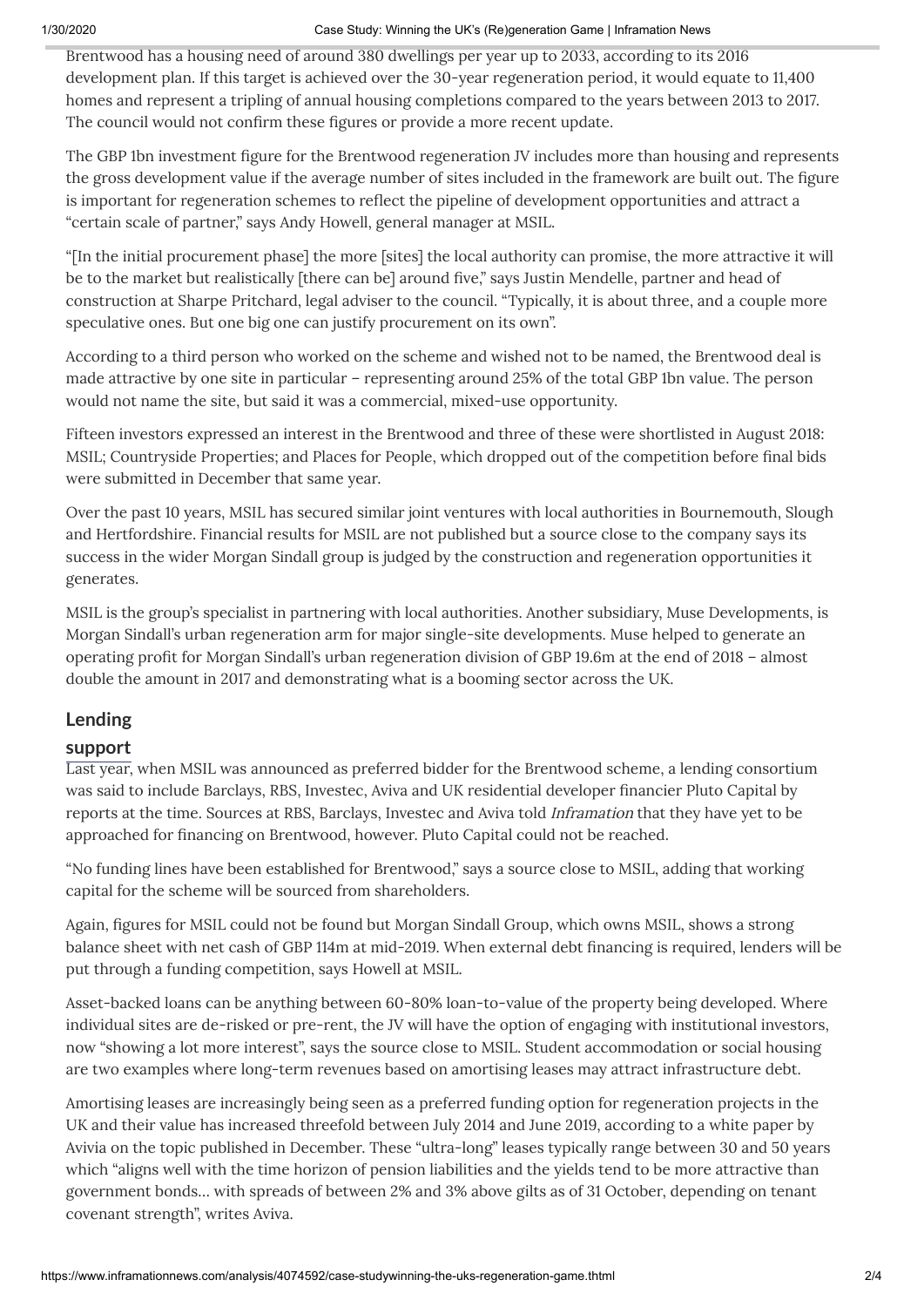A London-based infrastructure banker confirmed that the bank had been in discussions on the Brentwood regeneration scheme but no decision had been reached on whether it would be funded through the bank's infrastructure or real estate desk.

"If there is still a lot of development thought to be done on the site it will usually fall to our real estate team," says the banker. "The main risk for them is the property price capital risk… so they will look at things like location, location, location; who is the developer; and what's the value?"

MSI also has access to the capital markets. The council has access to the Public Works Loan Board to fund projects through the JV such as libraries and leisure centres, says the MSIL source.

## **Withering**

#### **vines**

Though Brentwood promises a large investment, the delivery of regeneration JVs in the UK does not always work out as planned.

"All these property joint ventures have similar drivers, they use the same structure and legal documentation – with the principal of equal share in risk and return [between public and private partner]. The model of bringing forward development is the same but how you use it can be different," says Howell.

In Slough to the west of London – a GBP 1bn of development over a 15-year agreement – "the council realised it could push the delivery of social infrastructure assets through the JV with new council homes and new education and leisure facilities," says Howell. The Bournemouth regeneration represented around GBP 500m of development over a 20-year agreement and they have focused on commercial development; securing planning consent in early 2019 for a GBP 150m mixed-use scheme at Winter Gardens.

Rather than facing contractual penalties for not bringing through sites, sources say there is no obligation on Brentwood Council to provide or develop sites with MSIL.

"The break on the whole thing from the local authority perspective is if it's not going well [they] just won't put any more sites through so that acts a natural incentive," says Mendelle, "[so] it's easier for both sides to the let the thing wither on the vine effectively."

This "withered vine" can be caused by lower than expected demand from residents or the authority may have found other development routes or frameworks to follow. "These long-term joint ventures provide both flexibility and control for councils; as a result sometimes the development use and delivery route of sites change," says Howell.

With housing demand driven by commuters to and from London, higher land values and good levels of existing business in the town, "Brentwood is not a stereotypical location for regeneration," says the source close to MSIL. "The town doesn't have large swathes of brownfield sites and over 80% of the borough is greenbelt."

## **The**

## **extras**

On regeneration JVs, development profit and the return on investment from building out sites are typically shared between the private developer and the local authority. But depending on the structure of the JV, there are also various services that the private company can offer into the partnership, such as design, consulting, surveying and even in some cases community investment companies which can manage the estate or market the partnership.

In Brentwood, the arrangement also allows the council to act as a central purchasing body through which other local contracting authorities in Essex can procure a similar partnership with MSIL.

According to document published by private procurement agency Bloom, the Brentwood regeneration scheme is targeting an overall return to the council of at least GBP 500,000 per annum with the ultimate goal of covering the council's projected revenue deficit. Adviser to Brentwood council J C Gill has also created a property asset register allowing the council to understand its asset base and potential. A spokesperson at Brentwood council did not respond to a request for clarification on this point, and people at J C Gill could not be reached for comment.